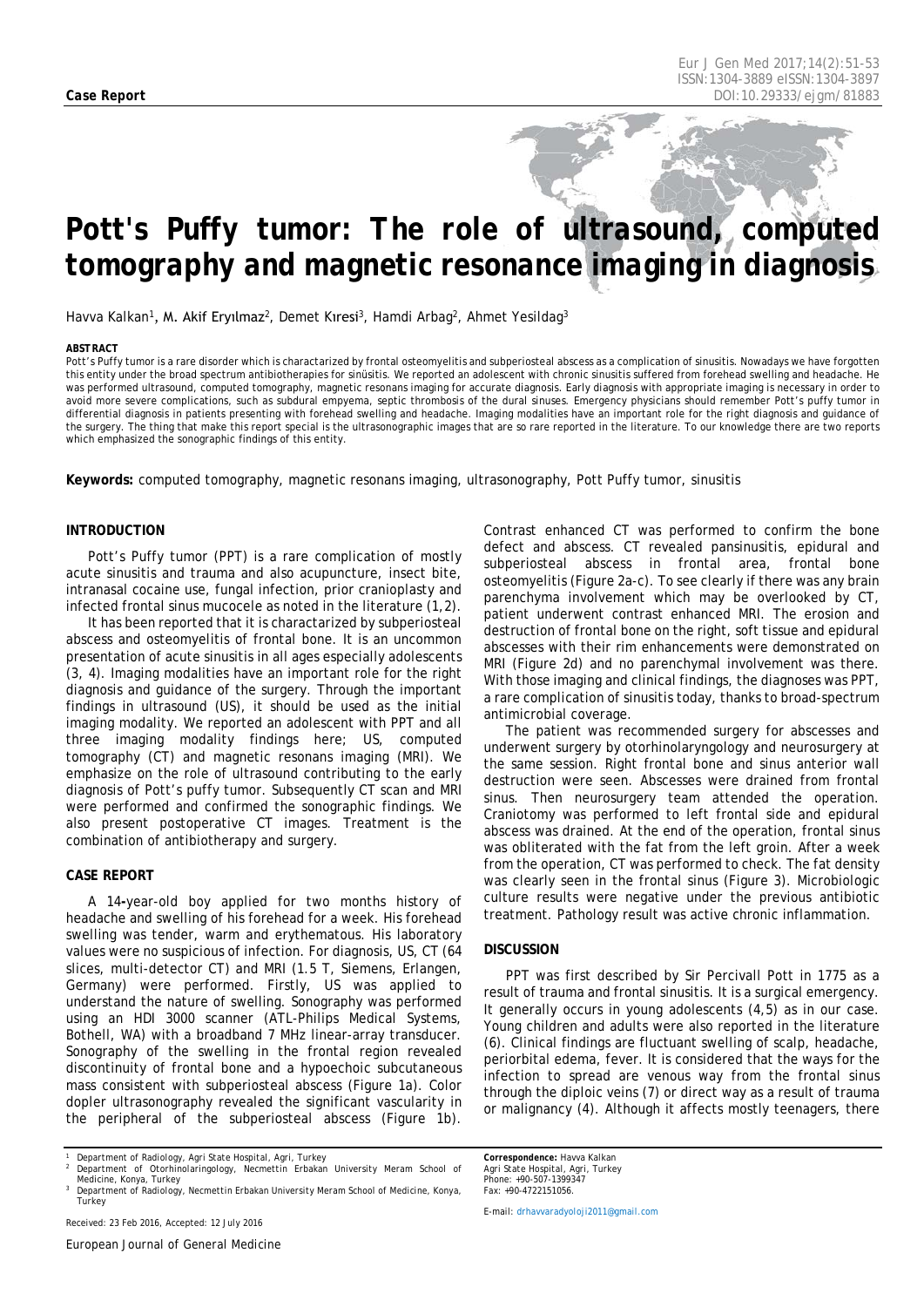

**Figure 1.** *a. Fourteen year-old boy, tranverse sonogram of his frontal swelling revealed the subperiosteal abscess (arrows) and discontinuity of frontal bone (dashed arrow). b. Color dopler US image; the significant vascularity in the peripheral of the subperiosteal abscess*



**Figure 2.** *Axial CT images A: Frontal bone defect due to osteomyelitis (arrow) B: Hypodense crescent like lesion consisted with epidural abscess (arrow) C: Subgaleal hypodense lesion represents subperiosteal abscess(arrow) D: Axial contrast-enhanced MRI demonstrates both subperiosteal (curved arrow) and epidural abscess (straight arrow) with their rim enhancements*

have been cases reported in patients aged from 7 to 83-yearold (8).

The responsible pathogens are Streptococcus sp., Staphylococcus sp. and anaerobes and Hemophilus influenzae (7). Nowadays we have forgotten this entity under the broad

spectrum antibiotic therapies for sinusitis. Microbyology result was negative for the reported patient, probably due to previous antibiotic treatment.

Epidural abscesses, subdural empyema, brain abscesses and cortical vein thromboses are possible complications. Early